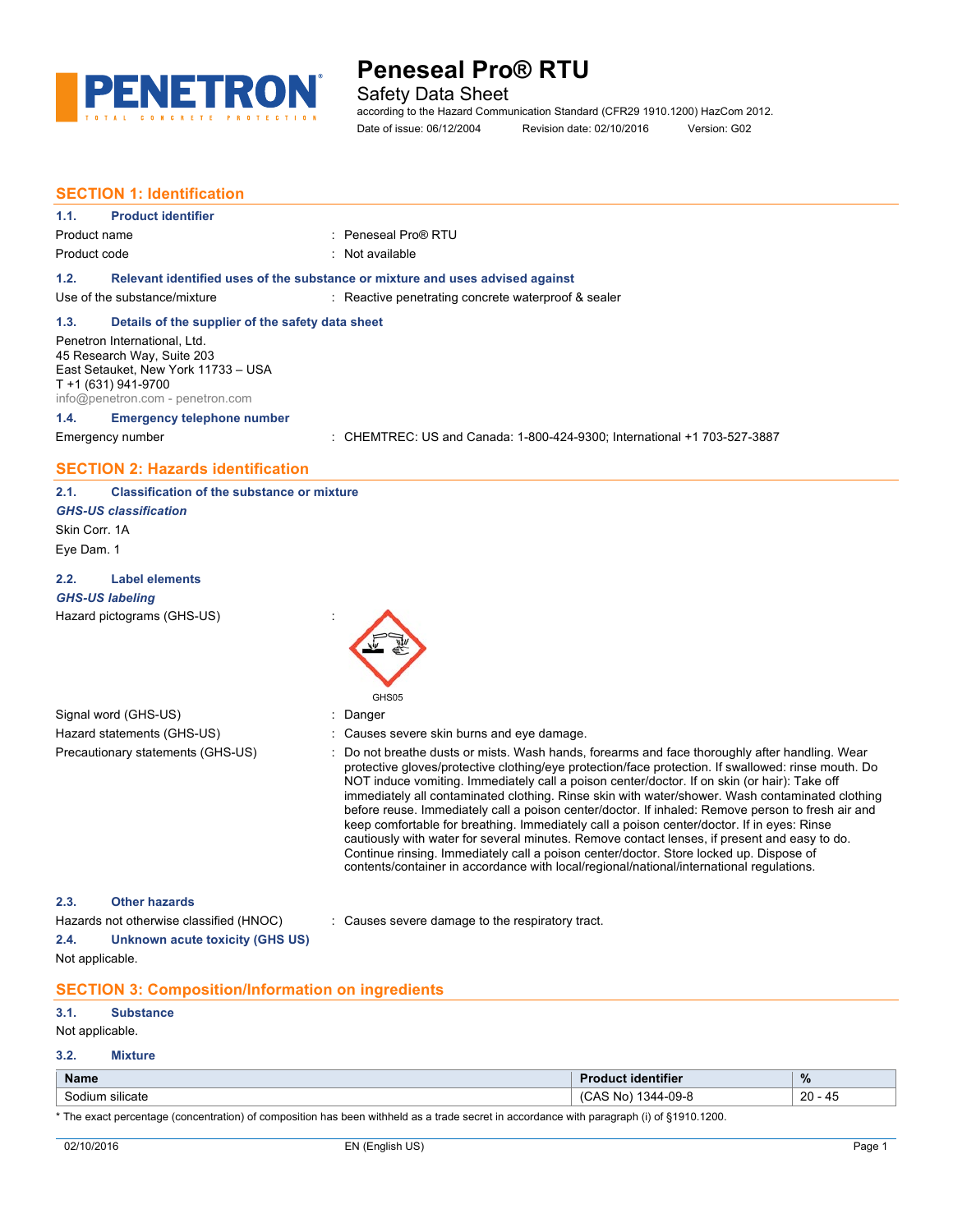Safety Data Sheet

according to the Hazard Communication Standard (CFR29 1910.1200) HazCom 2012.

## **SECTION 4: First aid measures**

| 4.1.<br>Description of first aid measures                           |                                                                                                                                                                                                                   |
|---------------------------------------------------------------------|-------------------------------------------------------------------------------------------------------------------------------------------------------------------------------------------------------------------|
| First-aid measures after inhalation                                 | If inhaled and if breathing is difficult, remove victim to fresh air and keep at rest in a position<br>comfortable for breathing. Immediately call a poison center or doctor/physician.                           |
| First-aid measures after skin contact                               | : IF ON SKIN (or hair): Remove/Take off immediately all contaminated clothing. Rinse skin with<br>water/shower. Wash contaminated clothing before reuse. Immediately call a poison center or<br>doctor/physician. |
| First-aid measures after eye contact                                | : In case of contact, immediately flush eyes with plenty of water for at least 15 minutes. If easy to<br>do, remove contact lenses, if worn. Immediately call a poison center or doctor/physician.                |
| First-aid measures after ingestion                                  | : If swallowed, do NOT induce vomiting unless directed to do so by medical personnel. Never give<br>anything by mouth to an unconscious person. Immediately call a poison center or doctor/physician.             |
| 4.2.<br>Most important symptoms and effects, both acute and delayed |                                                                                                                                                                                                                   |
| Symptoms/injuries after inhalation                                  | : Causes severe damage to the respiratory tract.                                                                                                                                                                  |
| Symptoms/injuries after skin contact                                | : Causes severe skin burns. Symptoms may include redness, pain and blisters.                                                                                                                                      |
| Symptoms/injuries after eye contact                                 | : Causes serious eye damage. Symptoms may include discomfort or pain, excess blinking and tear<br>production, with marked redness and swelling of the conjunctiva. May cause burns.                               |
| Symptoms/injuries after ingestion                                   | : May be harmful if swallowed. May cause burns or irritation of the linings of the mouth, throat,<br>and gastrointestinal tract. May cause stomach distress, nausea or vomiting.                                  |

**4.3. Indication of any immediate medical attention and special treatment needed** Symptoms may not appear immediately. In case of accident or if you feel unwell, seek medical advice immediately (show the label or SDS where possible).

|             | <b>SECTION 5: Firefighting measures</b>               |                                                                                                                       |  |
|-------------|-------------------------------------------------------|-----------------------------------------------------------------------------------------------------------------------|--|
| 5.1.        | <b>Extinguishing media</b>                            |                                                                                                                       |  |
|             | Suitable extinguishing media                          | : Treat for surrounding material.                                                                                     |  |
|             | Unsuitable extinguishing media                        | : None known.                                                                                                         |  |
| 5.2.        | Special hazards arising from the substance or mixture |                                                                                                                       |  |
| Fire hazard |                                                       | : Products of combustion may include, and are not limited to: oxides of carbon.                                       |  |
| 5.3.        | <b>Advice for firefighters</b>                        |                                                                                                                       |  |
|             | Protection during firefighting                        | : Keep upwind of fire. Wear full fire fighting turn-out gear (full Bunker gear) and respiratory<br>protection (SCBA). |  |

|  |  | <b>SECTION 6: Accidental release measures</b> |
|--|--|-----------------------------------------------|
|--|--|-----------------------------------------------|

| 6.1.             | Personal precautions, protective equipment and emergency procedures |                                                                                                                                                                                                                                                                              |  |
|------------------|---------------------------------------------------------------------|------------------------------------------------------------------------------------------------------------------------------------------------------------------------------------------------------------------------------------------------------------------------------|--|
| General measures |                                                                     | : Use personal protection recommended in Section 8. Isolate the hazard area and deny entry to<br>unnecessary and unprotected personnel.                                                                                                                                      |  |
| 6.2.             | Methods and material for containment and cleaning up                |                                                                                                                                                                                                                                                                              |  |
| For containment  |                                                                     | : Contain and/or absorb spill with inert material (e.g. sand, vermiculite), then place in a suitable<br>container. Do not flush to sewer or allow to enter waterways. Use appropriate Personal<br>Protective Equipment (PPE).                                                |  |
|                  | Methods for cleaning up                                             | : Scoop up material and place in a disposal container. Provide ventilation.                                                                                                                                                                                                  |  |
| 6.3.             | <b>Reference to other sections</b>                                  |                                                                                                                                                                                                                                                                              |  |
|                  |                                                                     | See section 8 for further information on protective clothing and equipment and section 13 for advice on waste disposal.                                                                                                                                                      |  |
|                  | <b>SECTION 7: Handling and storage</b>                              |                                                                                                                                                                                                                                                                              |  |
| 7.1.             | <b>Precautions for safe handling</b>                                |                                                                                                                                                                                                                                                                              |  |
|                  | Precautions for safe handling                                       | : Do not get in eyes, on skin, or on clothing. Do not breathe dusts or mists. Do not swallow. Handle and<br>open container with care. Do not eat, drink or smoke when using this product.                                                                                    |  |
|                  | Hygiene measures                                                    | : Wash hands before eating, drinking, or smoking. Launder contaminated clothing before reuse.                                                                                                                                                                                |  |
| 7.2.             | Conditions for safe storage, including any incompatibilities        |                                                                                                                                                                                                                                                                              |  |
|                  | Storage conditions                                                  | : Keep out of the reach of children. Keep container tightly closed. Store in original container. Store<br>in dry, cool, well-ventilated area. Store at temperatures between 10-40 $\degree$ C (50-104 $\degree$ F). Protect<br>from sunlight. Keep away from food and drink. |  |
| 7.3.             | Specific end use(s)                                                 |                                                                                                                                                                                                                                                                              |  |
| Not available.   |                                                                     |                                                                                                                                                                                                                                                                              |  |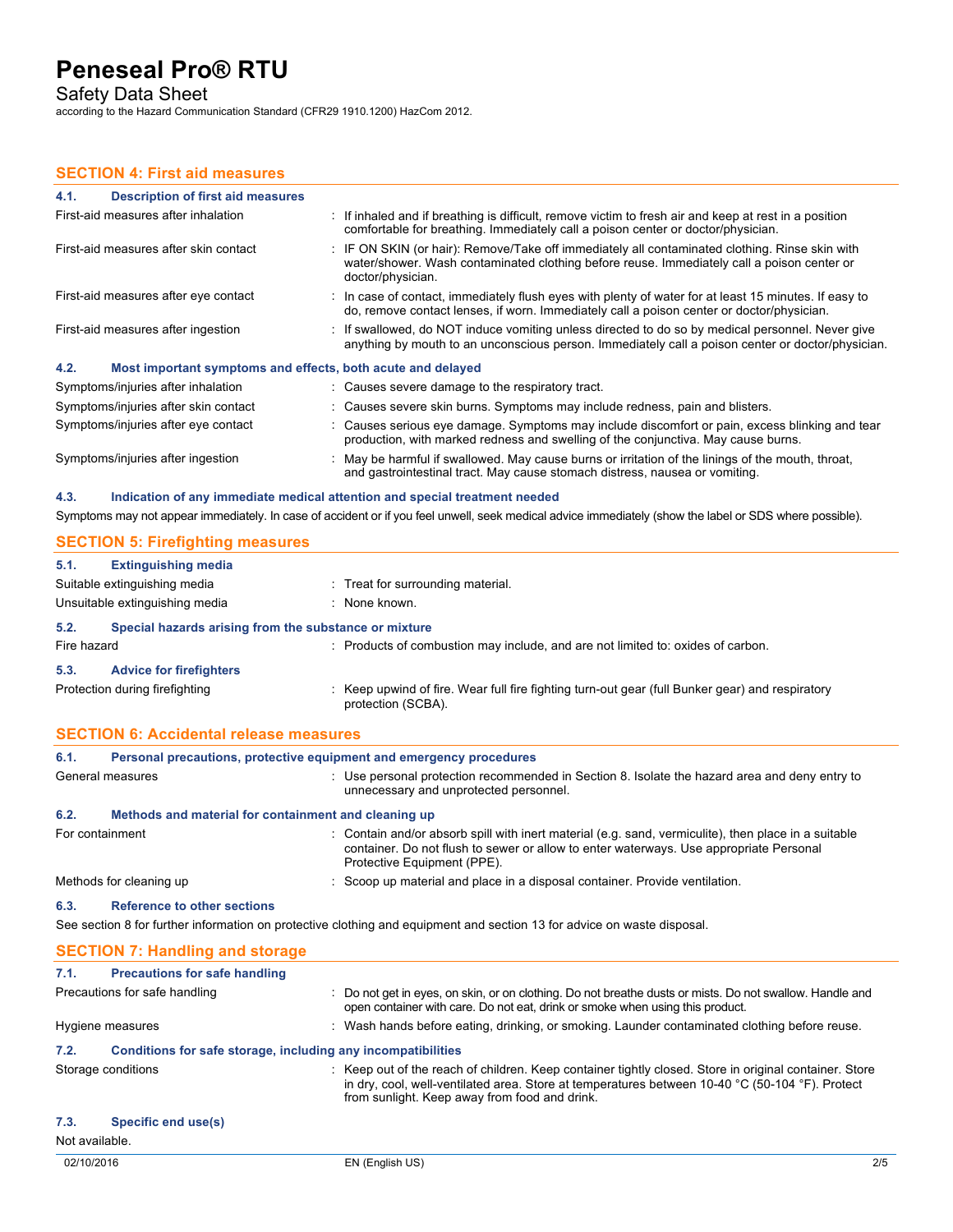Safety Data Sheet

according to the Hazard Communication Standard (CFR29 1910.1200) HazCom 2012.

## **SECTION 8: Exposure controls/personal protection**

| 8.1.        | <b>Control parameters</b>   |                 |
|-------------|-----------------------------|-----------------|
|             | Sodium silicate (1344-09-8) |                 |
| ACGIH       |                             | Not applicable. |
| <b>OSHA</b> |                             | Not applicable. |

| 8.2.<br><b>Exposure controls</b> |                                                                                                                                                                                                                                                  |
|----------------------------------|--------------------------------------------------------------------------------------------------------------------------------------------------------------------------------------------------------------------------------------------------|
| Appropriate engineering controls | : Use ventilation adequate to keep exposures (airborne levels of dust, fume, vapor, etc.) below<br>recommended exposure limits.                                                                                                                  |
| Hand protection                  | : Wear chemically resistant protective gloves.                                                                                                                                                                                                   |
| Eye protection                   | : Wear approved eye protection (properly fitted dust- or splash-proof chemical safety goggles) and<br>face protection (face shield).                                                                                                             |
| Skin and body protection         | : Wear suitable protective clothing.                                                                                                                                                                                                             |
| Respiratory protection           | : In case of insufficient ventilation, wear suitable respiratory equipment. Respirator selection must<br>be based on known or anticipated exposure levels, the hazards of the product and the safe<br>working limits of the selected respirator. |
| Environmental exposure controls  | : Maintain levels below Community environmental protection thresholds.                                                                                                                                                                           |
| Other information                | : Do not eat, smoke or drink where material is handled, processed or stored. Wash hands carefully before<br>eating or smoking. Handle according to established industrial hygiene and safety practices.                                          |

## **SECTION 9: Physical and chemical properties**

## **9.1. Information on basic physical and chemical properties** Physical state : Liquid Appearance : Clear to Hazy Color : No data available Odor : Odorless Odor threshold : No data available pH : 11 - 12 Melting point **in the case of the case of the case of the case of the case of the case of the case of the case of the case of the case of the case of the case of the case of the case of the case of the case of the case of** Freezing point **in the case of the Contract Contract Contract Contract Contract Contract Contract Contract Contract Contract Contract Contract Contract Contract Contract Contract Contract Contract Contract Contract Contrac** Boiling point : 212 °F Flash point **in the case of the case of the case of the case of the case of the case of the case of the case of the case of the case of the case of the case of the case of the case of the case of the case of the case of th** Relative evaporation rate (butyl acetate=1) : No data available Flammability (solid, gas) : Not flammable Explosion limits **Explosion** limits **Explosion** limits **Explosion** in Modata available Explosive properties in the set of the set of the set of the set of the set of the set of the set of the set of the set of the set of the set of the set of the set of the set of the set of the set of the set of the set of Oxidizing properties **in the Contract of Contract August** 2012 : No data available Vapor pressure in the set of the set of the set of the Vapor pressure in the value of the Vapor set of the Vapor S Relative density  $\cdot$  1.24 ± 0.02 kg/l Relative vapor density at 20 °C : No data available Solubility : Soluble in water Partition coefficient: n-octanol/water : No data available Auto-ignition temperature **interest and the Contract Auto-** : No data available Decomposition temperature : No data available Viscosity : No data available Viscosity, kinematic **intervalse in the Contract Contract Contract Contract Contract Contract Contract Contract Contract Contract Contract Contract Contract Contract Contract Contract Contract Contract Contract Contract Co** Viscosity, dynamic **intervalse in the Contract of Contract Available** : No data available

#### **9.2. Other information**

No additional information available.

## **SECTION 10: Stability and reactivity**

## **10.1. Reactivity**

No dangerous reaction known under conditions of normal use.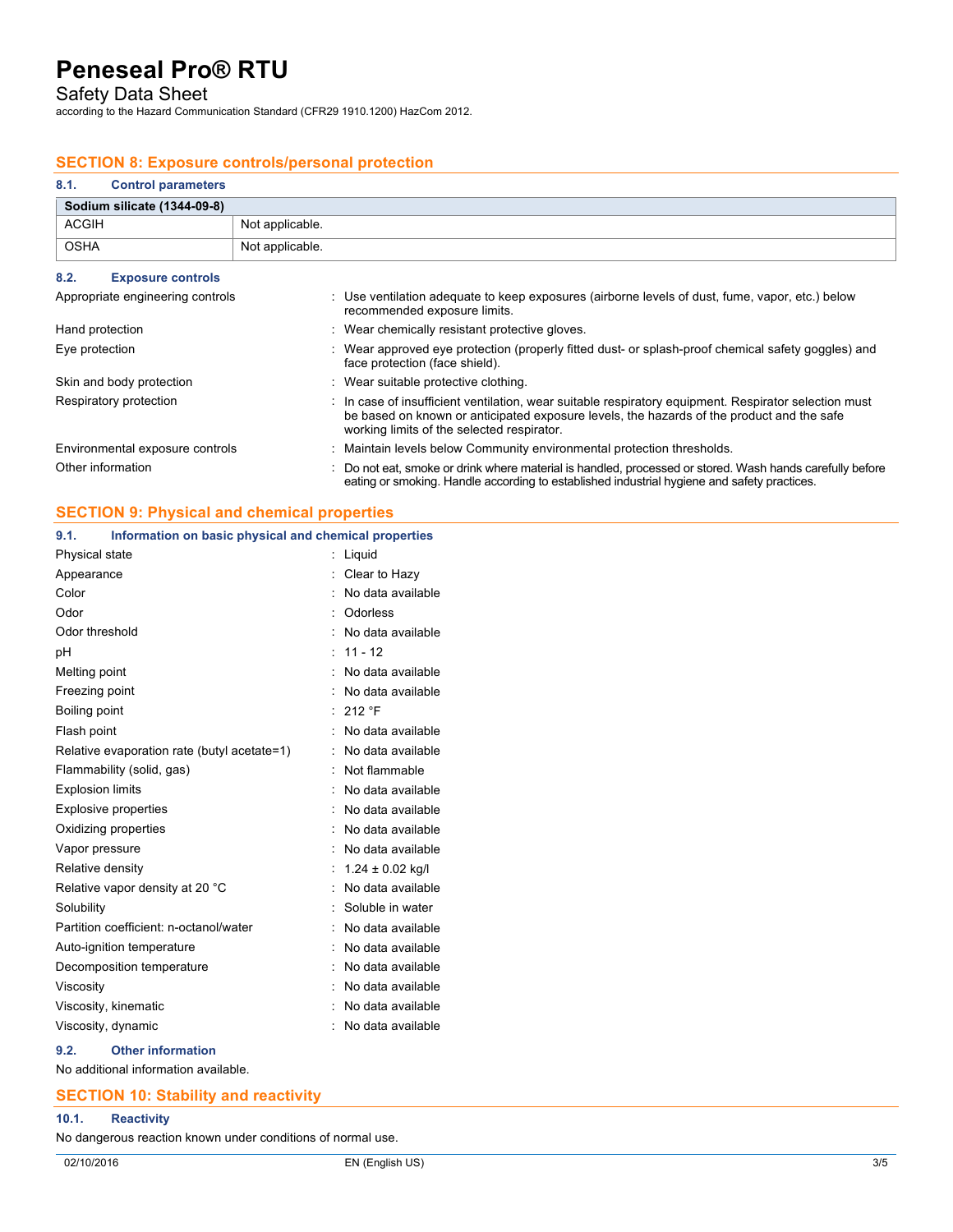## Safety Data Sheet

according to the Hazard Communication Standard (CFR29 1910.1200) HazCom 2012.

#### **10.2. Chemical stability**

Stable under normal storage conditions.

#### **10.3. Possibility of hazardous reactions**

No dangerous reaction known under conditions of normal use.

### **10.4. Conditions to avoid**

Heat. Incompatible materials. Moisture.

#### **10.5. Incompatible materials**

Ammonium salts, aluminum, tin, lead, zinc.

#### **10.6. Hazardous decomposition products**

May include, and are not limited to: oxides of carbon, ammonia gas, hydrogen gas.

## **SECTION 11: Toxicological information**

#### **11.1. Information on toxicological effects**

Acute toxicity in the classified in the classified in the classified in the classified in the classified in the classified in the classified in the classified in the classified in the classified in the classified in the cl

| <b>Peneseal Pro® RTU</b>                           |                                                                                                                                                                                     |
|----------------------------------------------------|-------------------------------------------------------------------------------------------------------------------------------------------------------------------------------------|
| LD50 oral rat                                      | > 2000 mg/kg                                                                                                                                                                        |
| LD50 dermal rabbit                                 | > 2000 mg/kg                                                                                                                                                                        |
| LC50 inhalation rat                                | No data available                                                                                                                                                                   |
| Sodium silicate (1344-09-8)                        |                                                                                                                                                                                     |
| LD50 oral rat                                      | 1960 mg/kg                                                                                                                                                                          |
| Skin corrosion/irritation                          | : Causes severe skin burns.                                                                                                                                                         |
| Serious eye damage/irritation                      | : Causes serious eye damage.                                                                                                                                                        |
| Respiratory or skin sensitization                  | : Based on available data, the classification criteria are not met.                                                                                                                 |
| Germ cell mutagenicity                             | : Based on available data, the classification criteria are not met.                                                                                                                 |
| Carcinogenicity                                    | : Based on available data, the classification criteria are not met.                                                                                                                 |
| Reproductive toxicity                              | : Based on available data, the classification criteria are not met                                                                                                                  |
| Specific target organ toxicity (single exposure)   | : Based on available data, the classification criteria are not met.                                                                                                                 |
| Specific target organ toxicity (repeated exposure) | : Based on available data, the classification criteria are not met.                                                                                                                 |
| Aspiration hazard                                  | : Based on available data, the classification criteria are not met.                                                                                                                 |
| Symptoms/injuries after inhalation                 | : Causes severe damage to the respiratory tract.                                                                                                                                    |
| Symptoms/injuries after skin contact               | : Causes severe skin burns. Symptoms may include redness, pain and blisters.                                                                                                        |
| Symptoms/injuries after eye contact                | : Causes serious eye damage. Symptoms may include discomfort or pain, excess blinking and<br>tear production, with marked redness and swelling of the conjunctiva. May cause burns. |
| Symptoms/injuries after ingestion                  | May be harmful if swallowed. May cause burns or irritation of the linings of the mouth, throat,<br>and gastrointestinal tract. May cause stomach distress, nausea or vomiting.      |

### **SECTION 12: Ecological information**

## **12.1. Toxicity**

Ecology - general **Ecology** - general in the aquatic environment.

#### **12.2. Persistence and degradability**

| <b>Peneseal Pro® RTU</b>                      |                |  |
|-----------------------------------------------|----------------|--|
| Persistence and degradability                 | Biodegradable. |  |
| <b>Bioaccumulative potential</b><br>12.3.     |                |  |
| <b>Peneseal Pro® RTU</b>                      |                |  |
| Bioaccumulative potential<br>Not established. |                |  |
| 12.4.<br><b>Mobility in soil</b>              |                |  |

No additional information available.

## **12.5. Other adverse effects**

Effect on the global warming : No known ecological damage caused by this product.